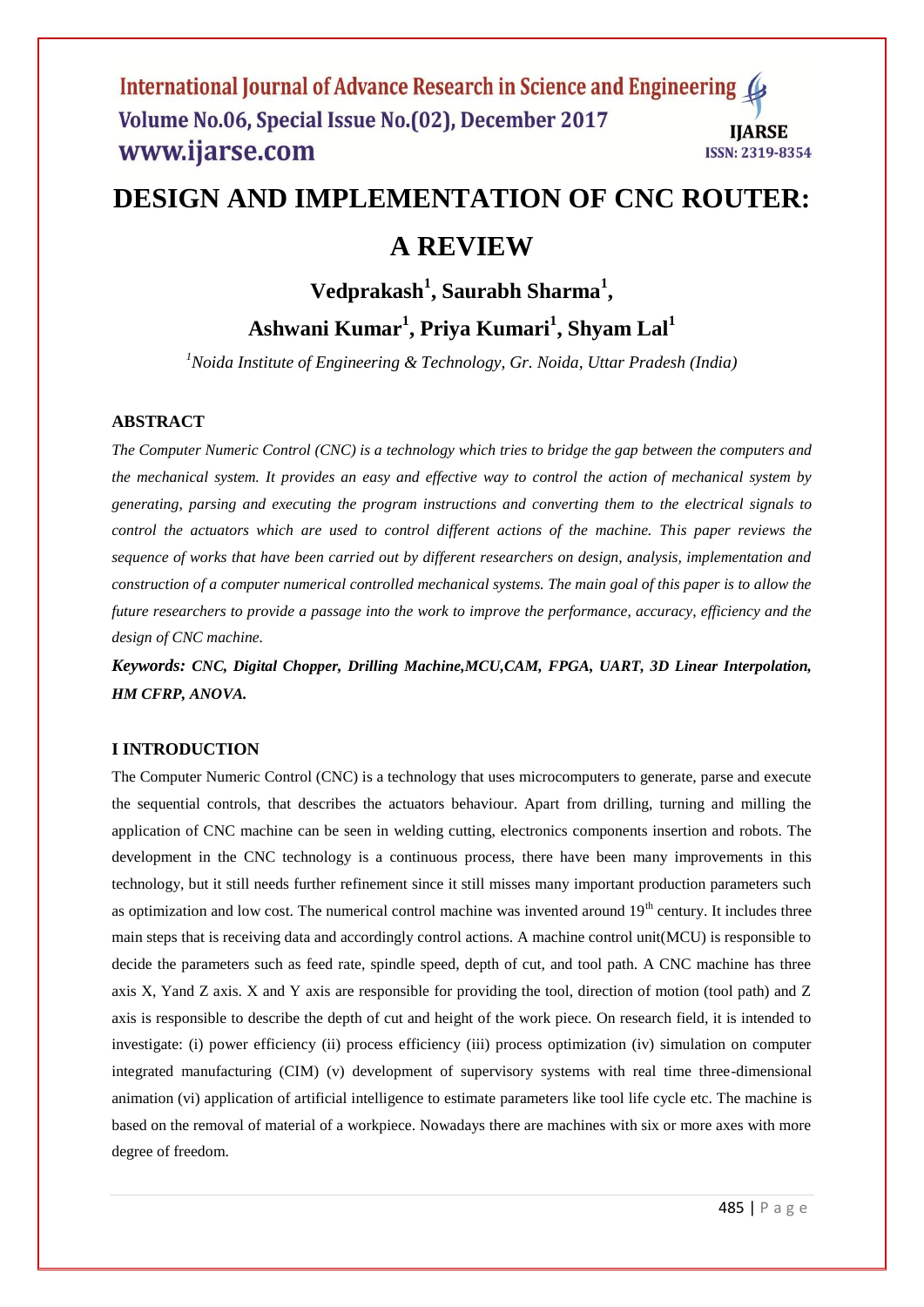#### **II LITERATURE REVIEW**

Paulo Augusto Sherring da Rocha Junior et al. [1]studied a design of CNC prototype machine with three cartesian axis with 600mm of length both X and Y axis and 100mm of length Z axis. Three stepper motors with holding torque of 10 kgf-cm, 8W of power per phase, 1.8° step angle and positioning precision higher than 95% were used to control the motion of spindle in X, Y and Z axis. As end effector, a universal DC machine with nominal speed of 35000 rpm was used. The software to control and load the program into the machine was designed in the LabVIEW integrated development environment (IDE). The transfer of instructions from the software to the machine was by using Universal Serial Bus (USB) based on a PIC18F2550 microcontroller. The simulation in MATLAB showed the good results of voltage regulation using digital chopper. On the basis of above statements, they concluded that the machine works well with wood, acrylic, copper clad, and even with fluctuating power supply.

Gautam Jodh et al. [2] discussed the design of computer numeric control drilling machine.Moving gantry type design of the machine was chosen. For frame structure steel angles were used to provide enough rigidity to the machine. Calculations were made considering different parameters to find out power requirements of the machine. For X, Y and Z axis drive, precision stepper motors were selected. The prebuilt open source software CMM was used to provide input to the machine. From the calculations and results, they concluded that machine had enough rigidity to work well even with mild steel.

Pratik Bhambhatt et al. [3]studied the base structure of CNC machine. Theyconsidered different types of table structures and machines such as X-Y tables, a cantilevered, moving gantry, moving table etc. They based their analysis considering the moving gantry type CNC machine. The analysis of base structure by applying different constraints was done using ANSYS. The results of analysis revealed that the minimum and maximum stresses on the base structure was about  $8027.45$  N/m<sup>2</sup> and  $4.50689e+007$  N/m<sup>2</sup> respectively. On the basis of these results they concluded that the machine can be used under harsh loading condition without altering its performance.

M. Bhavani et al. [4] designed, implemented and constructed the mini CNC machine for PCB drawing and drilling, wood engraving and glass cutting.The GRBL firmware was used to interpret the G-code and converting it to electrical signals to control the actuators. The MCU used was Arduino Uno development board based on Atmega 328 microcontroller, which was responsible for controlling important parameters of the machine, like feed rate, depth of cut, and spindle speed etc. The GT2 timing belts were used instead of lead or ball screws to reduce the cost. The communication between the computer and the MCU was done using universal serial bus. The optimum price L293D motor driver (H-bridge) was used to drive the stepper motors. The PC software that was used to send the G-code to the machine was universal G-code sender which is a free CAM software. The authors conclude in their paper that machine has good adaptability to be used with most CAM softwares, and had enough rigidity to be used with copper clad with ease.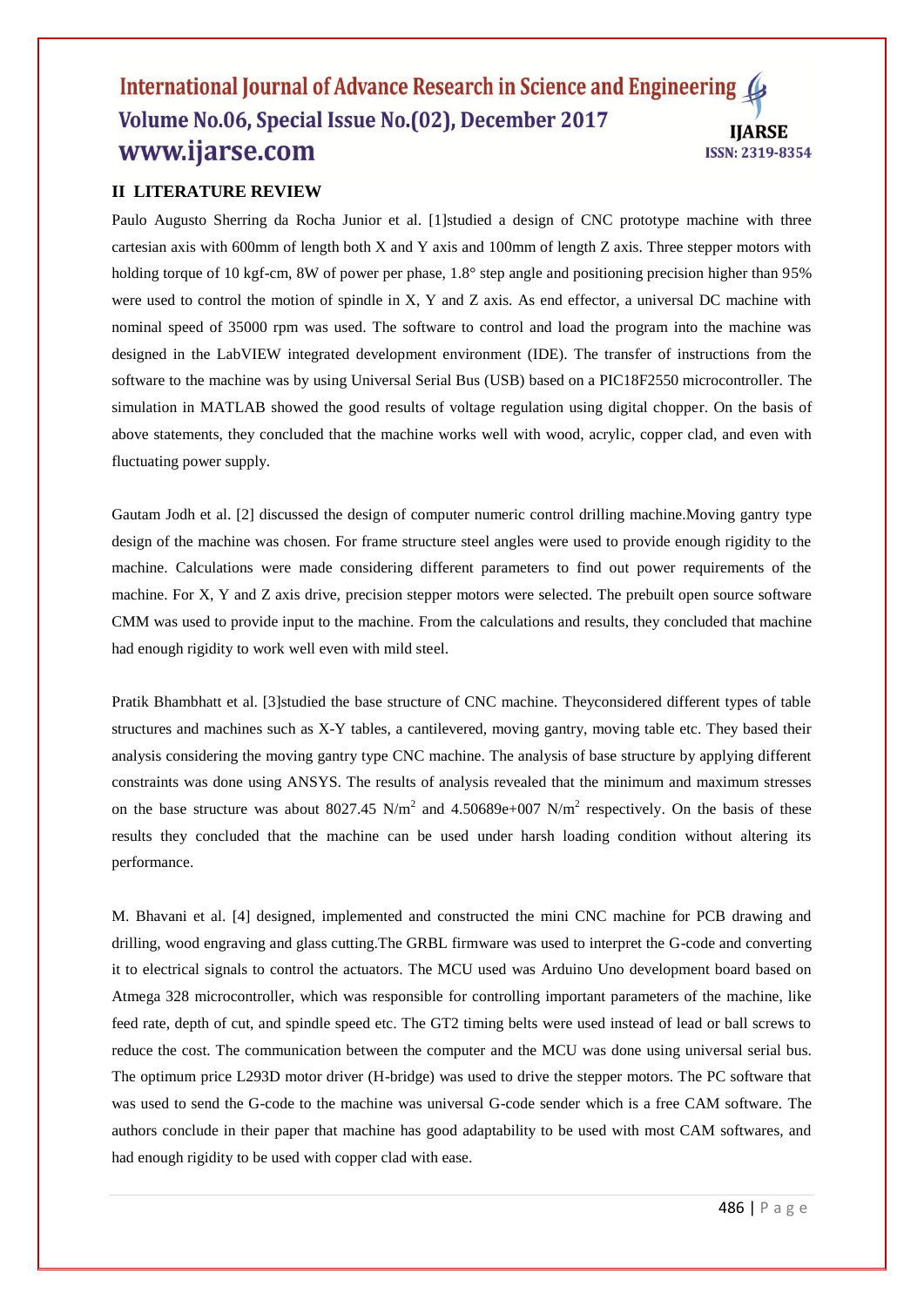Dr. Usha S. Mehta et al. [5] presented the design and implementation of a 3 axis Linear Interpolation Controller in a Xilinx Spartans 6 Field Programmable Gate Array (FPGA) to control a 3D linear motion of a computer numerical control (CNC) machine or robotic arm. It is implemented using Verilog HDL. The controller was based on linear interpolation algorithm which is based on the fact that any line in 3D space can be decomposed into three planes by dropping perpendiculars into each plane. This line is then equal to lines traced in any of two planes.Universal Asynchronous Receiver Transmitter (UART) is used for asynchronous serial data communication with the interpolation module. It is a generic UART supporting all baud rates. UART architecture is based on Recursive Running Sum Filter. Tap control module controls the entire linear interpolation process. It receives data like absolute/incremental addressing of 3D coordinates, displacement coefficients in X, Y and Z axes for the respective servo drives and feed rate of the machining process from the UART register interface. The authors concluded that the approximate precision of the algorithm was excellent and concurrent FPGA based hardware processing ensured the modulehave good real-time performance.

Aneeta Pinhiero et al. [6] has designed and constructed a low cost three axis mini CNC plotter using stepper motors, Arduino microcontroller and the motor control software. The DB9 serial communication port was used to transfer the data from computer to the CNC plotter and to control the motion of the stepper motors.The linear rails and linear ball bearings were used to construct the x, y, and z axis. The machine used the GRBL software to transfer G-Code to the machine control unit to control the actuators. They concluded that the cost of the machine is minimal and the size of the machine is small that it can be assembled and disassembled at any time according to the requirements.

Venkata Ajay Kumar. G et al. [7] studied the bed structure of the machine. They focused their analysis on the machine bed under static loads, then investigations were carried out to reduce the weight of the machine bed without deteriorating its structural rigidity. The 3D model of the bed was created by using commercial 3D modelling software CATIA V5 R20 and analyses were carried out using ANSYS. The analysis was carried out on three materials cast iron, stainless steel and High Modulus Carbon Fiber Reinforced Polymer Material (HM CFRP). Static analysis for comparison of the results obtained from the analysis under static load condition is given in table below.

| <b>Material</b>           | <b>Cast iron</b>        | <b>Steel</b>           | <b>HM CFRP</b>          |
|---------------------------|-------------------------|------------------------|-------------------------|
| Total deformation (mm)    | $3.9449 \times 10^{-5}$ | $2.652 \times 10^{-5}$ | $2.0453 \times 10^{-5}$ |
| <b>Normal Stress(mpa)</b> | 0.040435                | 0.036949               | 0.040435                |
| <b>Normal Strain</b>      | $2.5335 \times 10^{-7}$ | $1.4113x10^{-7}$       | $1.3193 \times 10^{-7}$ |

On the basis of above mentioned results, they concluded that the total deformation and of HM CFRP composite machine bed was less than the deformation of both steel and cast iron This was due to its high young's modulus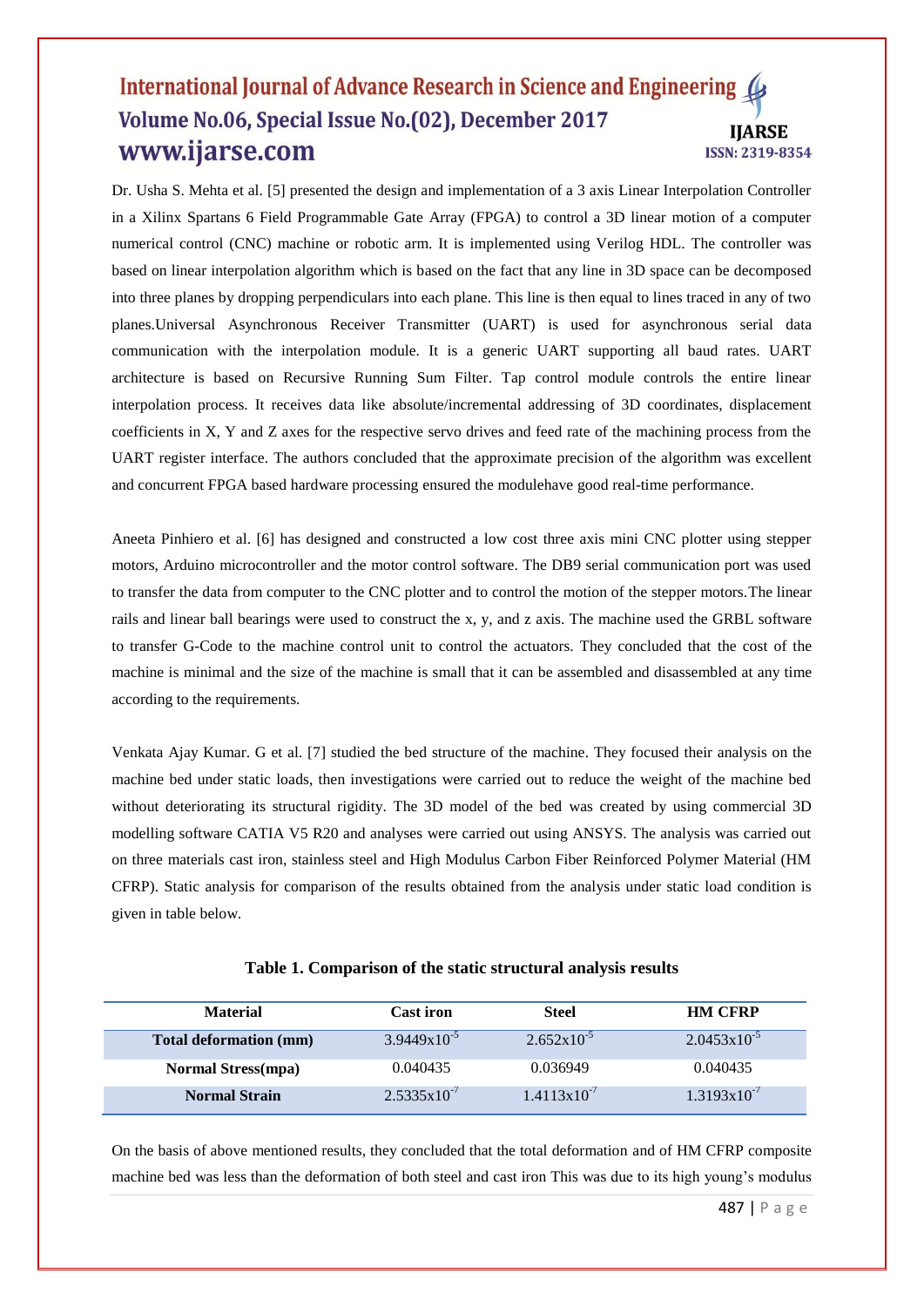than both steel and cast iron. Since stress is independent of material property, hence stress induced in all machine beds is approximately same.

Kulkarni Bharat P et al. [8]discussed and implemented a three axis CNC PCB drilling machine. Their implementation was based on the Atmega 328 microcontroller as MCU. They proposed the methodology and flow chart for the working of the machine which was given as.



**Figure 1. Block diagram of proposed methodology**



**Figure 2. Flow chart of System**

On the basis of proposed methodology and flow chart, they selected FTDI driver for communication between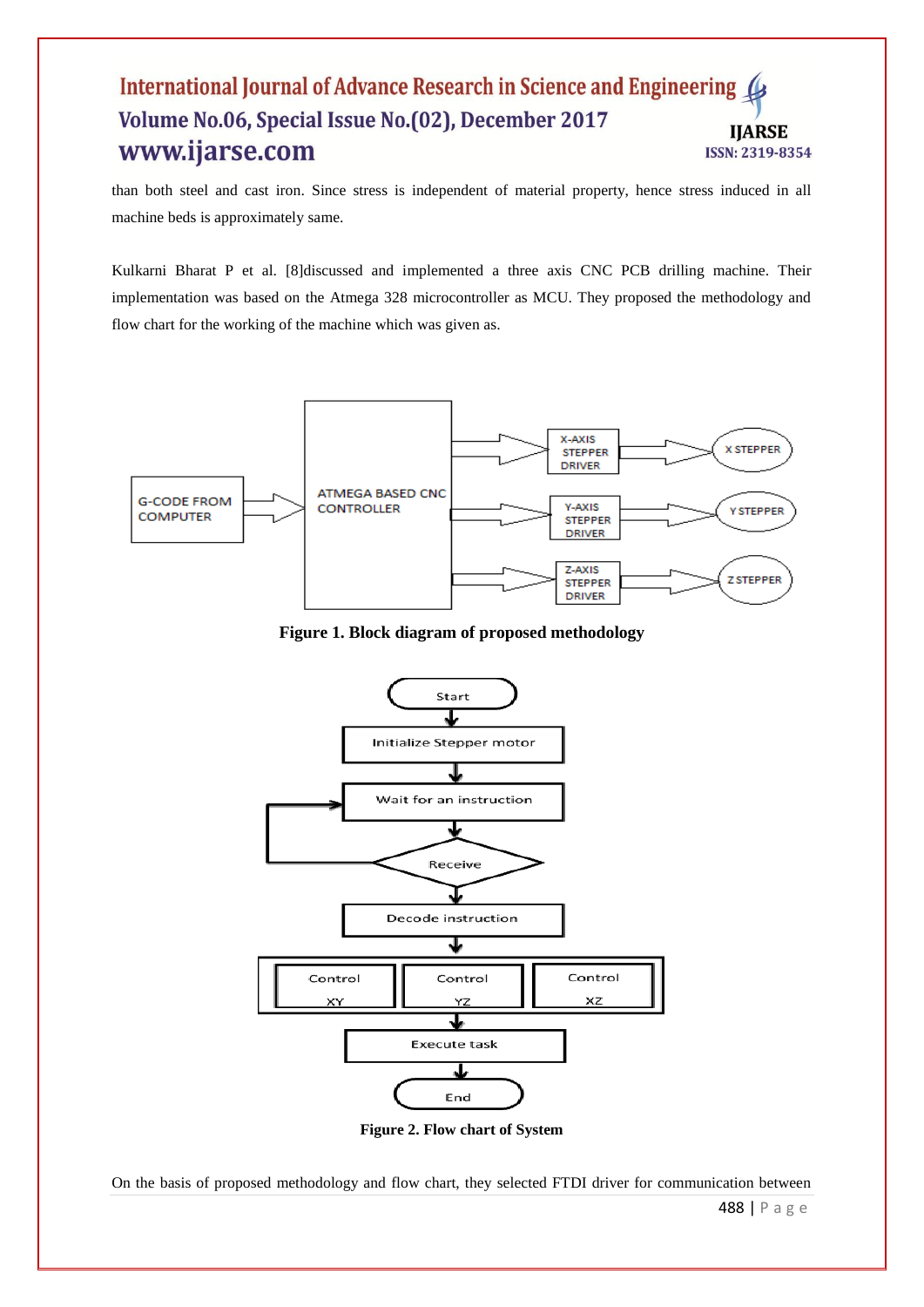the computer and the machine. Easy driver was used to control and regulate the stepper motors. The software used for generating and sending G-code to the machine were Eagle, FlatCamSoftware and Universal G-code Sender respectively.

The B. V. Subrahmanyam et al. [9] have made their paper on the static and dynamic analysis of machine tool structure. In this paper, they studied about static and dynamic behaviour of three various types of machine tool structure i.e. milling machine, shaping machine, lathe machine. To perform an analysis on machines they used ANSYS which is Finite Element Analysis software. For analysis of machine structure, they fixed the base of machine and the load taken as the weight of machine itself. In static analysis, they found out equivalent stresses and stresses in X, Y, Z direction, also they found the deformation of machines due to its self-weight. From static analysis, they conclude that the equivalent stress generated in the lathe machine structure was higher than other machine structures also they state that the deformation along X-direction was high for all machines. For dynamic analysis, they used modal analysis method to determine the vibrational characteristics of machine. They used six natural frequencies modes for each machine for finding the deformations. For milling machine, the maximum deformation was 0.079172mm occurred at 17.711Hz, for shaping machine 0.117925mm deformation occurred at 32.247Hz and for lathe machine 0.254419mm deformation takes place at 20.662Hz. From these results, they conclude that as the natural frequencies increases the deformation also increases.

The C. C. Hong et al. [10] worked on five axis turning-milling complex CNC machine. This paper provided details about computer aided engineering (CAE) for heavy industries. They performed research analysis with CAE software on secondary and primary shaft system and machinery bed. They used commercial computer software SOLIDWORKS 2014 simulation software. In this study, the analysis done without considering inertia force, damping force and impact force. They completed work with mathematical model in matrix form as  $[M] \{u\} = \{f\}$ 

Where;

 $M =$  material stiffness constant,

 $u =$  displacement vector

 $f =$  external load factor

They analysed machinery bed structure by applying 36 boundary conditions. They provided different meshing size for analysis and found maximum displacement values for machinery bed. From this paper, it is clear that external load value below 10MPa is safe. They conducted two types of analysis, a) with gravity force, b) with gravity force & external load.They succeeded to reduce weight of CNC machine and ensures enough endurance limit to resist external load.

Pahole et al. [11] proposed a low-cost design and evaluation of CNC machine. The working dimensions were 180x140x250 mm. The static rigidity and positional accuracy of the machine are experimentally measured, and the commercial Mach3 machine control software was used with a parallel port-equipped personal computer.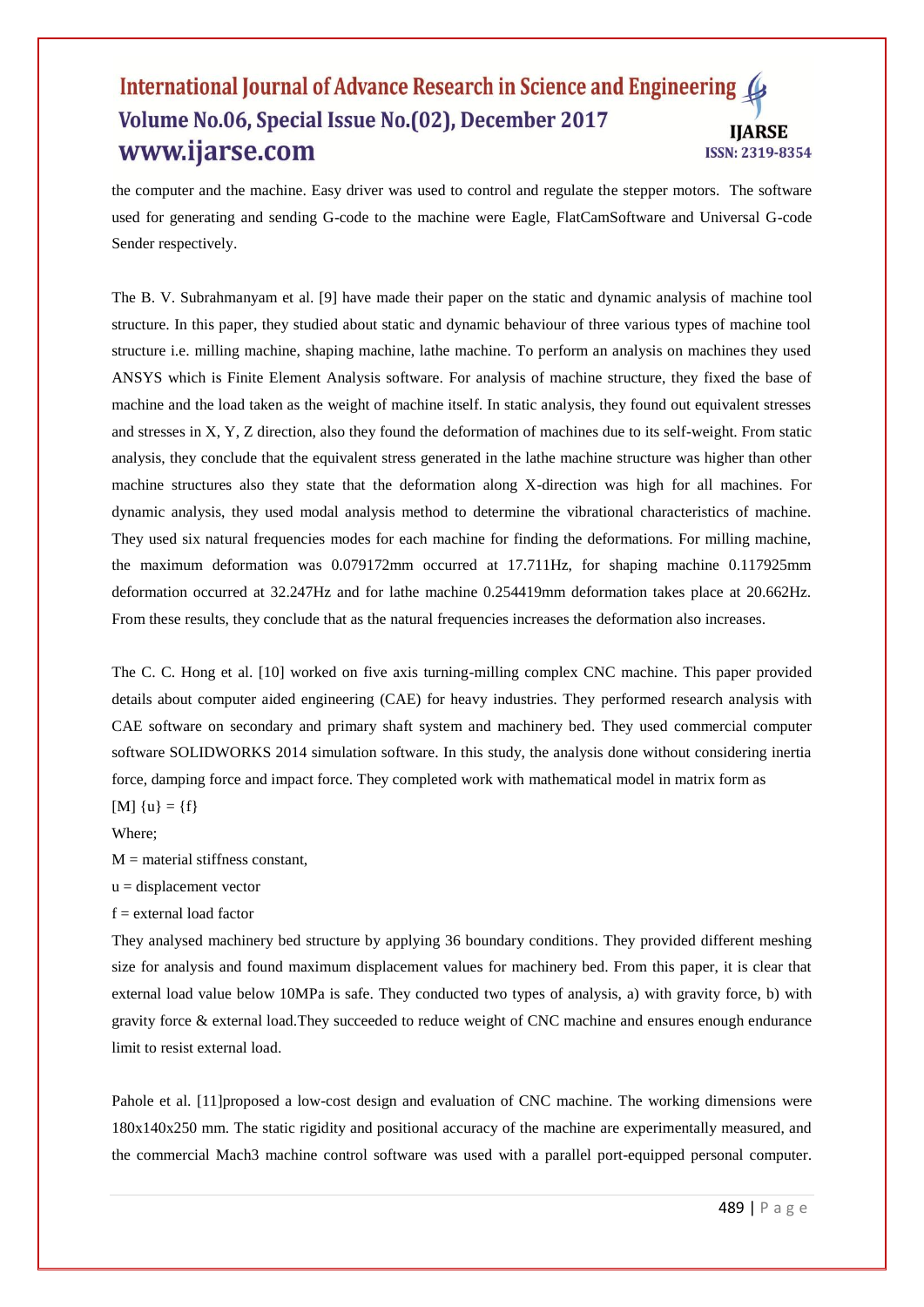They concluded that the overall dimensions of the machine were as expected and use of open source hardware and software in the machine ensured the low cost of the machine.

Dhruv H. Patel et al. [12] studied the influence of various machining parameters like tool speed(rpm), tool feed(mm/min), and depth of cut(mm). Experiments were conducted on composite material of Acrylic resin and Aluminium Trihydrate with three levels and three factors to optimize process parameter and surface roughness. An L9(3\*3) Taguchi standard orthogonal array was chosen for design of experiments. The output characteristic and surface finish were analysed by software Minitab 16 and analysis of variance for means (ANOVA) with signal to noise ratio graph were plotted as.

| <b>Sources</b>       | D              | Seq SS | Adj SS | <b>Adj</b> | F            | P Value |
|----------------------|----------------|--------|--------|------------|--------------|---------|
|                      | $\mathbf F$    |        |        | <b>MS</b>  | <b>Value</b> |         |
| <b>Spindle speed</b> | $\overline{2}$ | 03208  | 0.3208 | 0.1604     | 10.45        | 0.087   |
| <b>Tool</b> speed    | 2              | 0.4762 | 0.4762 | 0.2381     | 15.52        | 0.061   |
| Depth of Cut         | $\overline{2}$ | 0.1828 | 0.1828 | 0.0914     | 5.96         | 0.144   |
| <b>Error</b>         | 2              | 0.0306 | 0.0306 | 0.0153     |              |         |
| <b>Total</b>         | 8              | 1.0106 |        |            |              |         |

#### **Table 2. Analysis of variance for means**

#### **Fig 3. Main effect plot for S/N ratio**



On the basis of above results they concluded that ANOVA showed the percentage contribution of feed rate was maximum and from S-N ratio, it could be seen that optimal value of surface finish was obtained at first level of tool feed, third level of spindle speed and second level of depth of cut.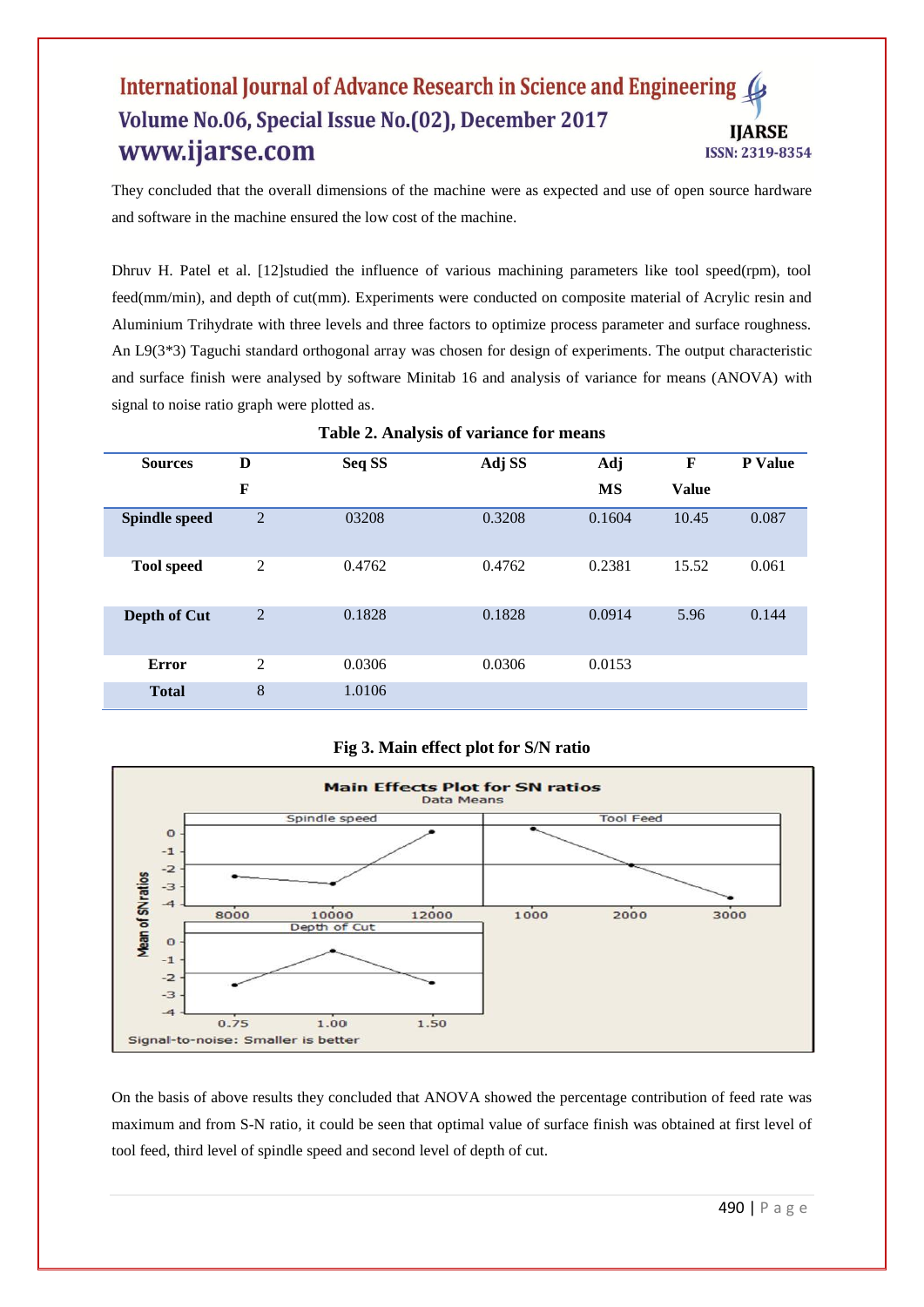R. Ginting et al. [13] discussed the design and testing of complex 3-axis CNC machine. Theydesigned and perform following tests on the machine (a) Cutting system test (b) Engraving system test (c) Marking system test (d) Accuracy test (e) Depth measurement (f) Speed test. Based on these tests they concluded that the CNC machine could be used for cutting, engraving, and marking on wood to form 2D or 3D objects with 98.5% carving and 100% depth accuracy.

Venkata Krishna Pabolu et al. [14] has discussed the mechanical, electrical, and software subsystems of the three-dimensional computerized numerical control machines. Stepper motors, linear rails and gearing arrangement were used in the mechanical system, low cost 8-bit Atmel 89C51 microcontroller and ULN 2803 stepper motor driver comprised the electronics system, the C# .net platform 3.5 and Keil compiler were used as software subsystem. They concluded that the use of all the open source software and low-cost hardware optimized the cost of the machine.

G. R. Ramesh Kumar et al. [15] designed, fabricated and tested the CNC Laser Cutter. A laser cutter was incorporated instead of a spindle in a typical three axis CNC machine. The electrical signals to the laser cutter were controlled by the designed software. The software Inkscape was used for creating and designing an image to be converted into G-Code file which is used to run into the GRBL. The mechanical axis accuracy and repeatability results are shown below.

| No. of repeats | <b>Values</b> |
|----------------|---------------|
|                |               |
| $1st$ repeat   | $0.38$ inch   |
|                |               |
| $2nd$ repeat   | $0.38$ inch   |
| $3rd$ repeat   | 0.379 inch    |
|                |               |
| $4th$ repeat   | $0.38$ inch   |
|                |               |
| $5th$ repeat   | $0.38$ inch   |
|                |               |

**Table 3. x-axis repeated data**

|  |  | Table 4. y-axis repeated data |  |
|--|--|-------------------------------|--|
|--|--|-------------------------------|--|

| No. of repeats | <b>Values</b> |
|----------------|---------------|
| $1st$ repeat   | 0.3935 inch   |
| $2nd$ repeat   | 0.393 inch    |
| $3rd$ repeat   | $0.393$ inch  |
| $4th$ repeat   | 0.393 inch    |
| $5th$ repeat   | 0.393 inch    |

Based on the above results they observed that the accuracy of x and y axis was promising with the precision.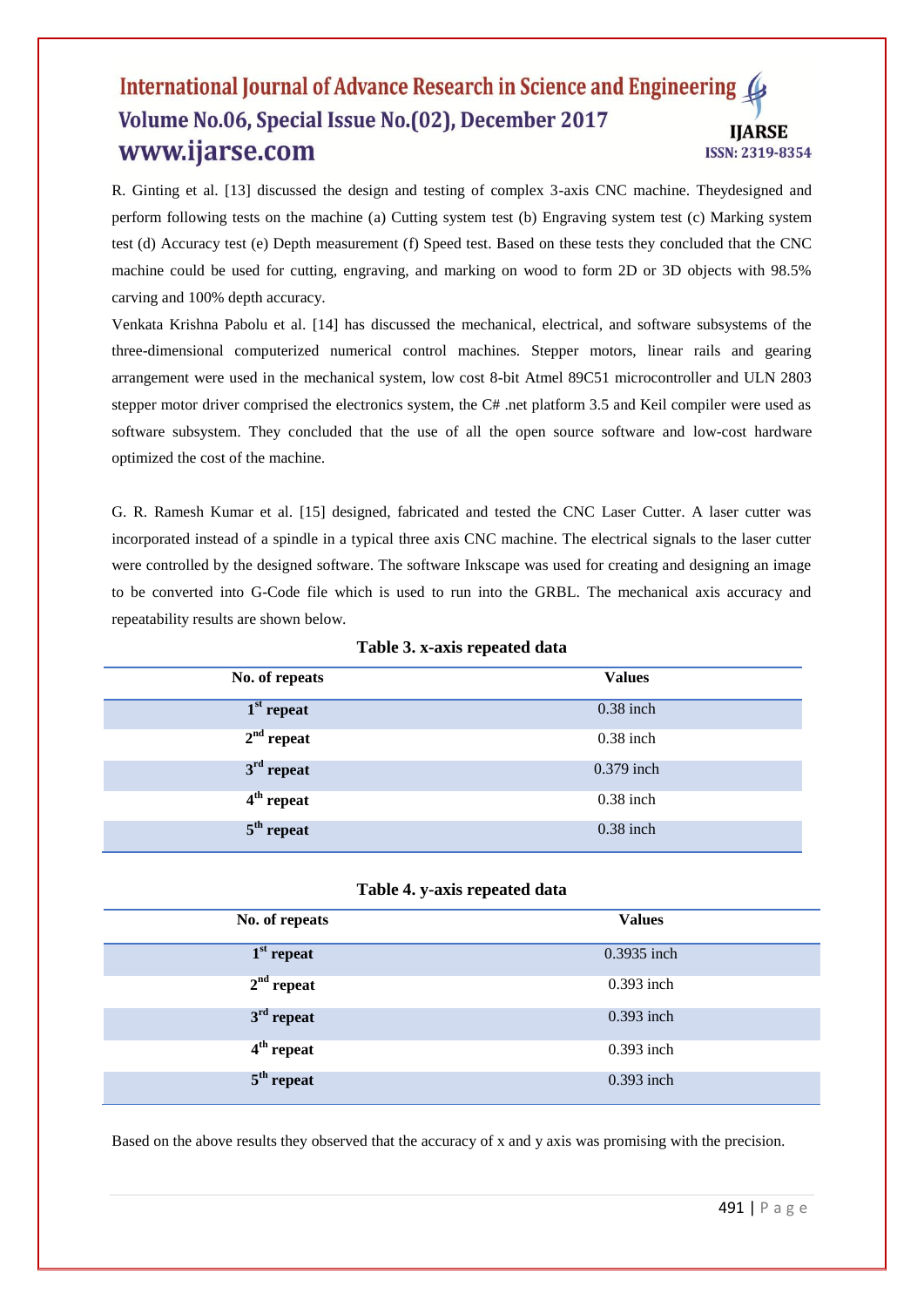Dr. B Jayachandriah et al. [16] fabricated a 3-axis CNC router based on the three machine subsystems. The mechanical system consisted of ball screws, ball bearings, linear roads, linear ball bearings, shaftsand shaft couplings. The electrical system comprised of power supply, stepper motors and microcontroller board. The free CAD software like FreeCAD were used to create the mechanical models to be fabricated on the machine. The CAM Software like G-Simple, Free mill etc. were used to generate G-code files to send to the machine controller using GCODE Sender software. The fabricated CNC router was tested to determine its accuracy and precision in different modes. The validation of the test results showed littleinaccuracy in alignment. Circular test also revealed thatincreasing feedrate will decrease machine accuracy and surface flatness.

Kajal J. Madekar et al. [17]discussed and designed the automatic mini CNC machine based on Atmega 328 microcontroller in an Arduino. For Serial communication between computer and machine controller, FTDI serial to USB converter FT232RL IC was used. The EasyDriver stepper motor driver was used to run the stepper motors according the control signals generated by microcontroller. On the basis of their study they concluded that their setup of hardware with combination of G-Code gives better accuracy and reduces work load.

The Shihao Liu et al. [18]studied and discussed the analysis of gantry machine centre. Their prime focus was on reducing the weight of the gantry structure. For getting the light weight structure of the column with increasing natural frequencies, the bionic design for the column structure was used. They made three types of bionic structure using CAD software and then imported to the ANSYS Software for analyses. They subjected the structure under different loading conditions. At the top of the column 6917N load was applied, on the middle of the column the load was 118216N. The result of analysis is given below.

| <b>Bionic structures</b>             | Α           | в       | C           |
|--------------------------------------|-------------|---------|-------------|
| <b>Deformation reduced</b>           | 15.05%      | 11.48%  | 16.38%      |
| <b>Mass reduced</b>                  | 3.96%       | 2.74%   | 1.32%       |
| <b>Maximum stress reduced</b>        | 5.29%       | 10.22\% | 8.24%       |
| <b>Increased natural frequencies</b> | 5.78%       | 6.22%   | 6.32%       |
| <b>Manufacturability</b>             | <b>Best</b> | Good    | Complicated |

#### **Table 4. results of bionic structures**

From the above results, they concluded that the type B is suitable bionic design for column structure because type B achieve light weight structure with reducing maximum stresses and increasing natural frequencies.

Migbar Assefa[19]dealt with the analysis of static and dynamic rigidity of the column of the CNC machine. The parameters used for the modelling of column structures were apertures,aspect ratio, and apertures size. They used the shell type structure for the purpose of analysis. The 3D model made in CAD software and then it was imported in the ANSYS analysis software. There it was subjected to different loading conditions. They

492 | P a g e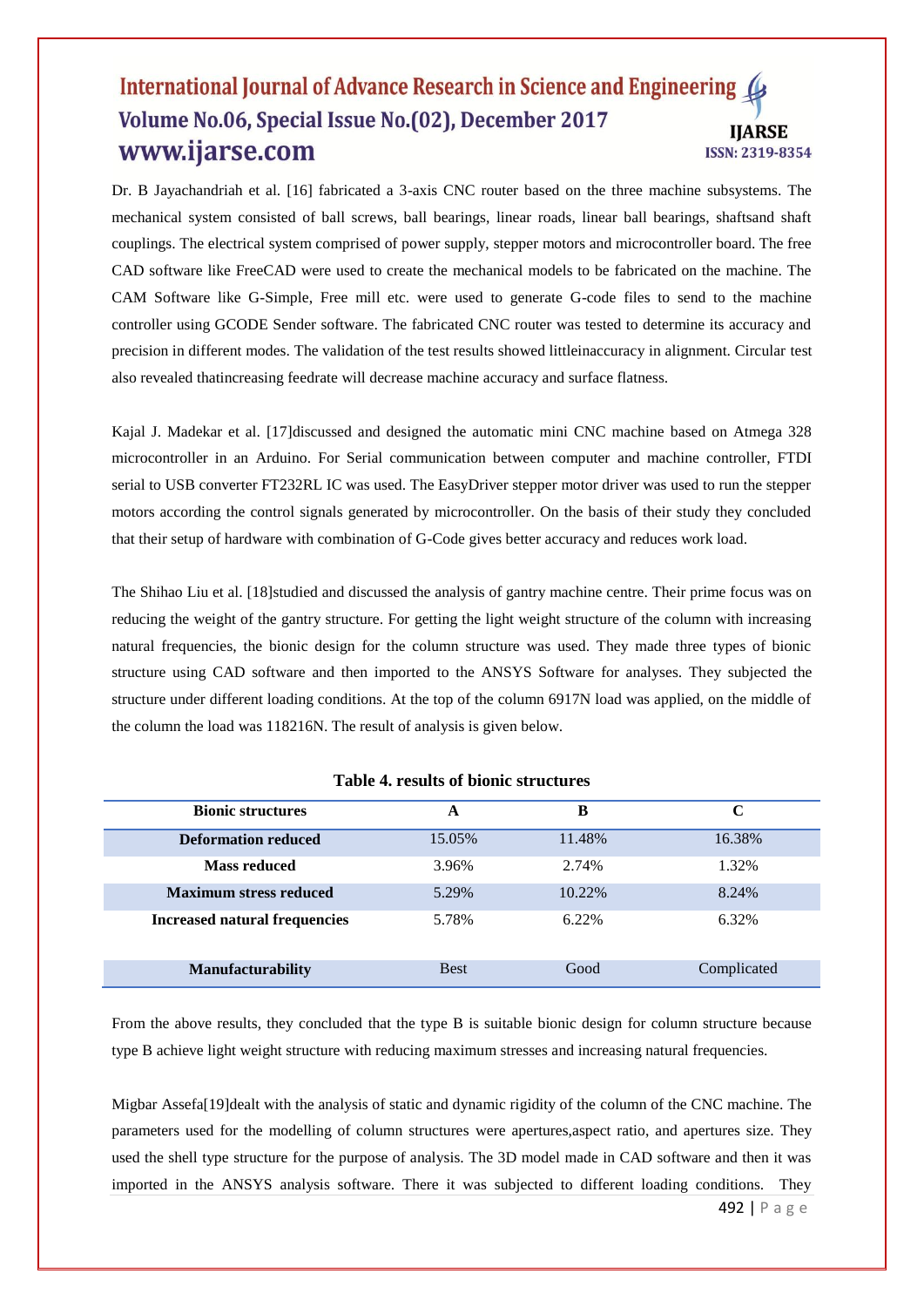performed torsional analysis by applying 1560N load on the column for static study and bending analysis by applying the load of 1560N at the ends of the column. The above study revealed that the orientation of the apertures and aspect ratio does not affect the static and dynamic rigidity of the machine.

Rishikesh B. Kamthe et al. [20] worked on design, analysis and testing of the spindle of the CNC machine. Three methods were used for the analysis of the spindle. (i) Mathematical analysis (ii) Analysis in CAE software (iii) Experimental testing. They used the Macaulay's method for mathematical analysis. For CAE analysis theyused ANSYS software and Creo parametric for modelling a 3D model. From the results obtained using the analysis, they found that value of maximum deformation was  $3.5711 \times 10^{-5}$  and equivalent stress was 6.3875Mpa. From these results they found that the safe conditions for the operator were (i) noise level of 87.4dB (ii) temperature at  $44.4^{\circ}$ C and (iii)speed 6174 rpm

#### **III CONCLUSION**

The literature study is mainly focussed on the machine stability, structural analysis in static and dynamic loading, machine control unit and software feasibility of the machine. The suggested work by the researchers has successfully got the result in reducing the weight of the machine, increase in natural frequencies, reduction in deformation and increase in software adaptability. This study will help the researchers in further improvement of the design and development of different parameters of the machine.

#### **REFERENCES**

- [1] Paulo Augusto Sherring da Rocha Junior, Roge'rio Diogne de Silva e Souza, Maria Emilia de Lima Tostes, "PrototypeCNCMachine Design",IEEE,2010.
- [2] Gautam Jodh, Piyush Sirsat, Nagnath Kakde, Sandeep Lutade, "Design of Low Cost CNC Machine", IJERG, Vol. 2, Issue-2, 2014.
- [3] Pratik Bhambhatt, Mr. Piyush Surani, Mr. Dhaval P Patel, Amarish Kumar, J. Patel, Sunik Kumar N, Chaudhari, "Design And Analysis of Base Structure of CNC Router", JETIR, Vol. 4, Issue-4, 2017.
- [4] M. Bhavani, V. Jerome, P. Lenin Raja, B. Vignesh, D. Vignesh, "Design And Implementation of CNC Router", IJIRSET, Vol. 6, Issue-3, 2017.
- [5] Mufaddul A. Saifee, Dr. Usha S. Mehta, "Design And Implementation of 3-axis Linear Interpolation Controller In FPGA For CNC machines And Robotics", IJARET, Vol. 5, Issue-9, 2014.
- [6] AneetaPinhiero, Beljo Jose, TinsemonChacko, Nazim TN, "Mini CNC Plotter", IJIREEICE, Vol. 4, Issue-4, 2016.
- [7] Venkata Ajay Kumar. G, V. Venkatesh, "Modelling and Analysis of CNC Machine Bed with Composite Material", IJSRD, Vol. 2, Issue 09, 2014.
- [8] Kulkarni Bharat P, Mali priyadarshani S, MakuShriprasad S, SutarRaghavendra R, "Arduino Based 3 Axis PCB Drilling Mashine", IJETER, Vol. 4, Issue-6, 2016.